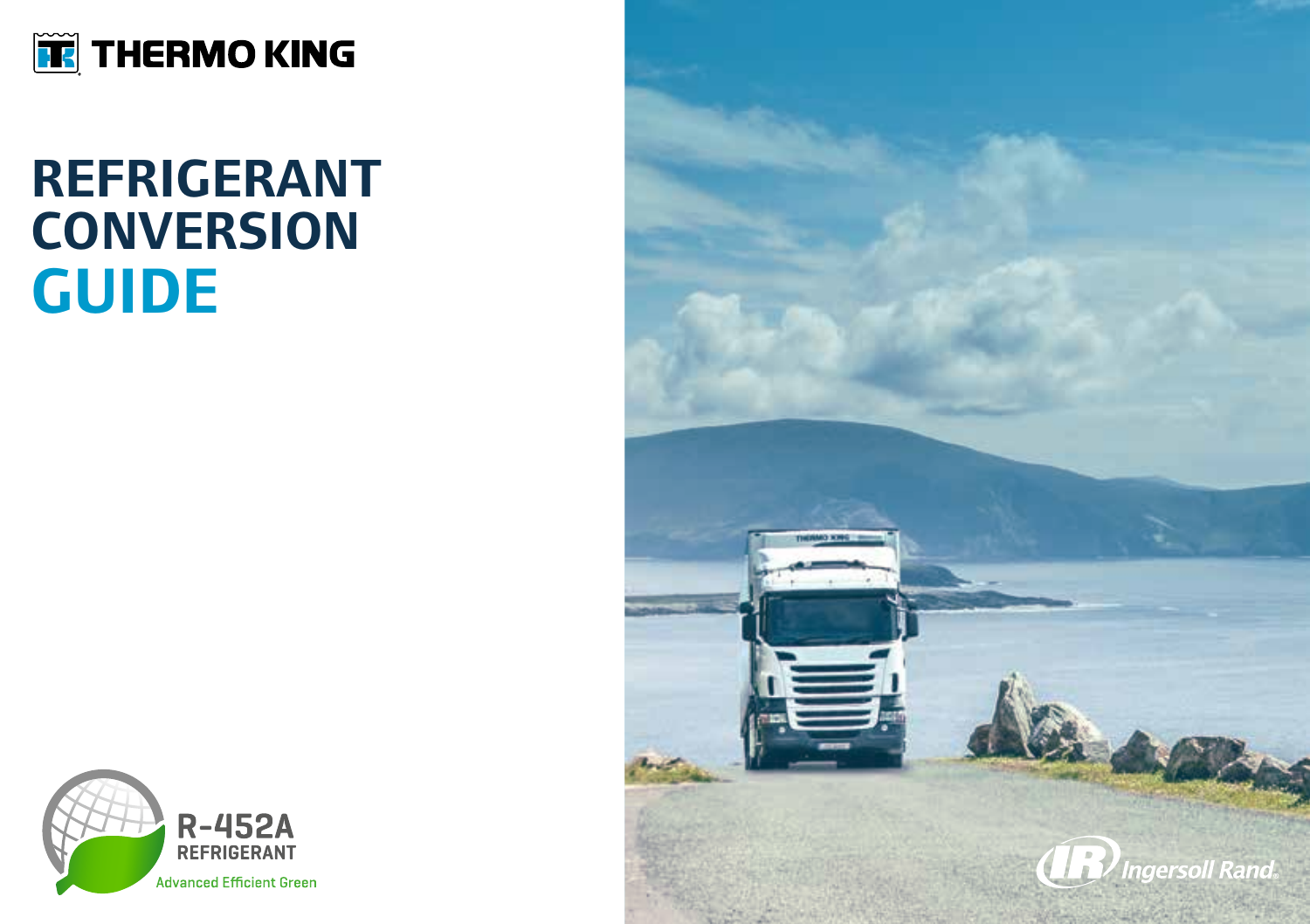### **THERMO KING'S F-GAS STRATEGY**

### **FUTURE PROOFING YOUR BUSINESS**

Thermo King has invested heavily in the development of innovative technologies that minimise environmental impact while giving uncompromised performance and reducing operating costs.

Leveraging their 75-plus years of experience and the expertise of the Ingersoll Rand group, Thermo King has researched the most suitable alternative to R-404A, the refrigerant most commonly used in road transport today.

 **R-452A**





environmental impact

**THE RESULT IS R-452A, A HYDROFLUORO OLEFIN (HFO) BASED BLEND OFFERING AN IMMEDIATE REDUCTION IN ENVIRONMENTAL IMPACT OF 45%.**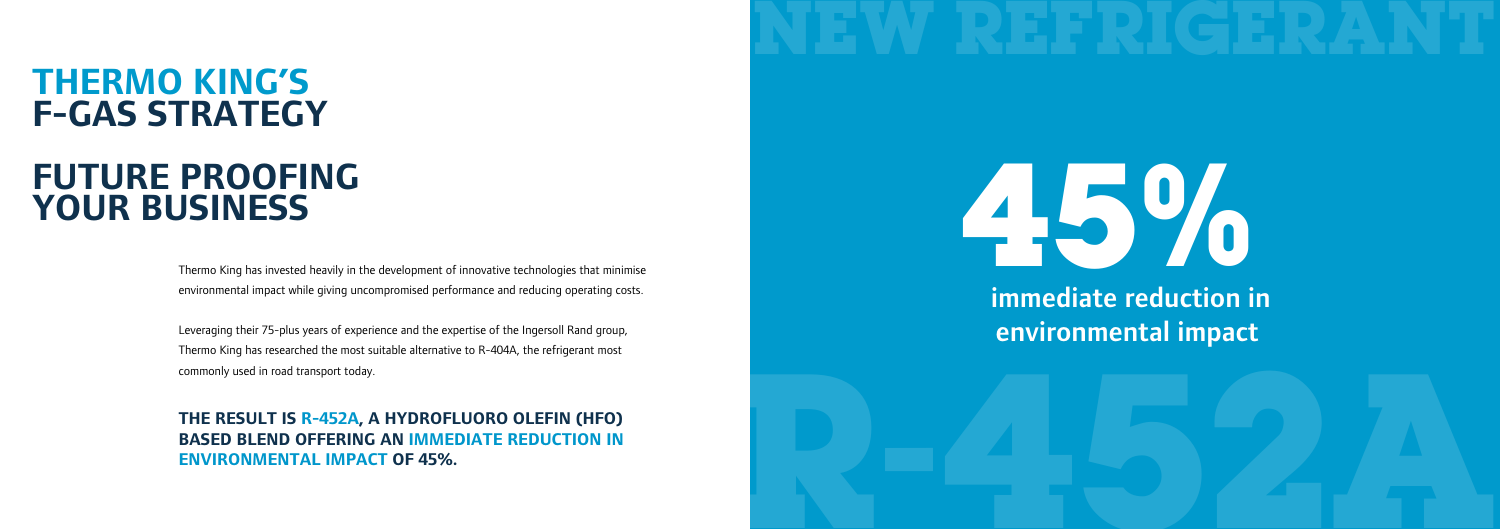EU required reduction of F-gases by 2030

# **THIS CHANGE FROM R-404A?**

New European legislation is coming into effect with the purpose of minimising the environmental impact of fluorinated refrigerants (HFC's or F-gases) including those commonly used in transport refrigeration such as R-404A.

The target is to reduce the CO<sub>2</sub> equivalent impact of F-gases incrementally, achieving 79% reduction by 2030 (see chart). The regulations also cover the handling of F-gases and their use in both existing and new equipment.

## **WHEN IS IT CHANGING?**

The EC Regulation 517/2014 (F-GAS revision 2015) becomes law in January 2015. A gradual phasing out of F-gases is scheduled from that date onward.



#### **TRANSPORT APPLICATIONS: F-GAS APPLICABLE FOR VEHICLES ABOVE 3.5 TONS ACROSS EU28 ZONE**





#### **USAGE OF HFC-GASES PER APPLICATION**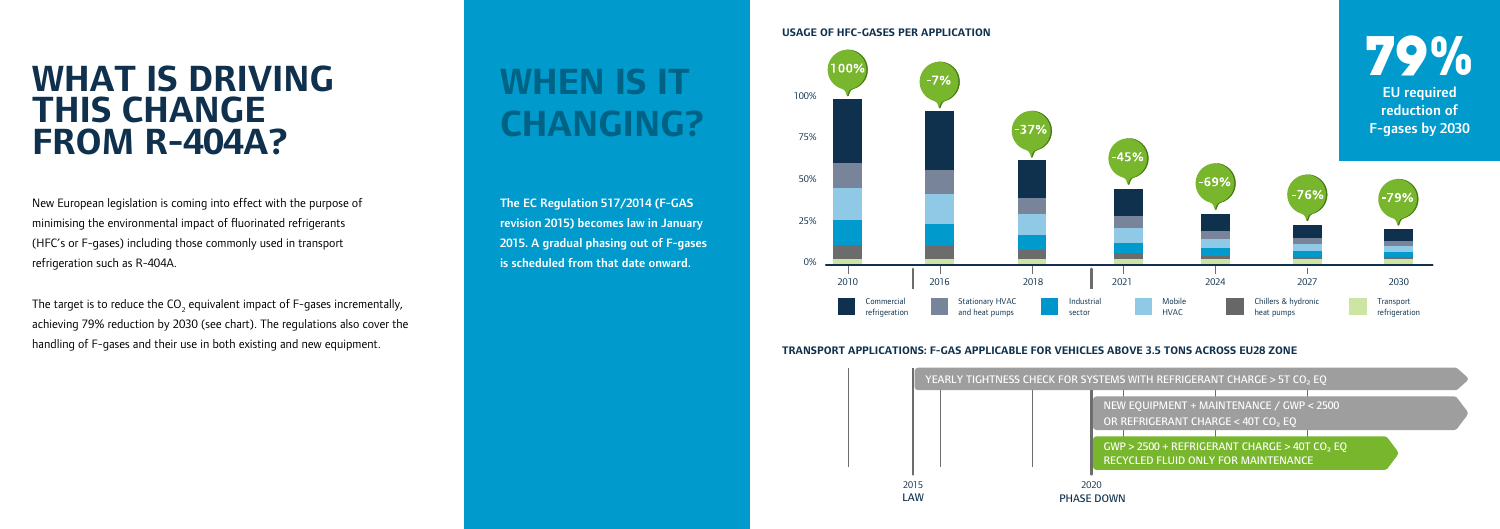Refrigerated transporters need to understand the impact of these changes on their business, especially when planning future investment in equipment. The main changes affecting the refrigerated transport sector (representing around 2% of the total F-gas usage) are:

- Only certified technicians will be allowed to install or service refrigeration systems
- Periodical refrigeration circuit tightness checks must be performed
- After 2020, recycled refrigerant must be used for maintenance

**YOUR THERMO KING DEALER CAN PROVIDE A FULL ASSESSMENT OF THE IMPACT OF THIS LEGISLATION ON BOTH YOUR CURRENT FLEET AND FUTURE EQUIPMENT.**

# **CHOICE THERMO KING'S SOLUTION THE RIGHT CHOICE?**

#### **UNIT PERFORMANCE**

• No loss of performance and reliability in terms of refrigeration capacity, pull-down and fuel efficiency

#### **ENVIRONMENTAL TAX IMPLICATIONS**

• Thermo King´s unique micro-channel coil technology combined with the low GWP of R-452A reduces environmental warming and therefore limits the impact of future taxes based on environmental impact such as carbon taxes

The benefits of using R-452A as a long term field conversion solution for R-404A are clear:

### **HOW WILL IT AFFECT TRANSPORT COMPANIES?**

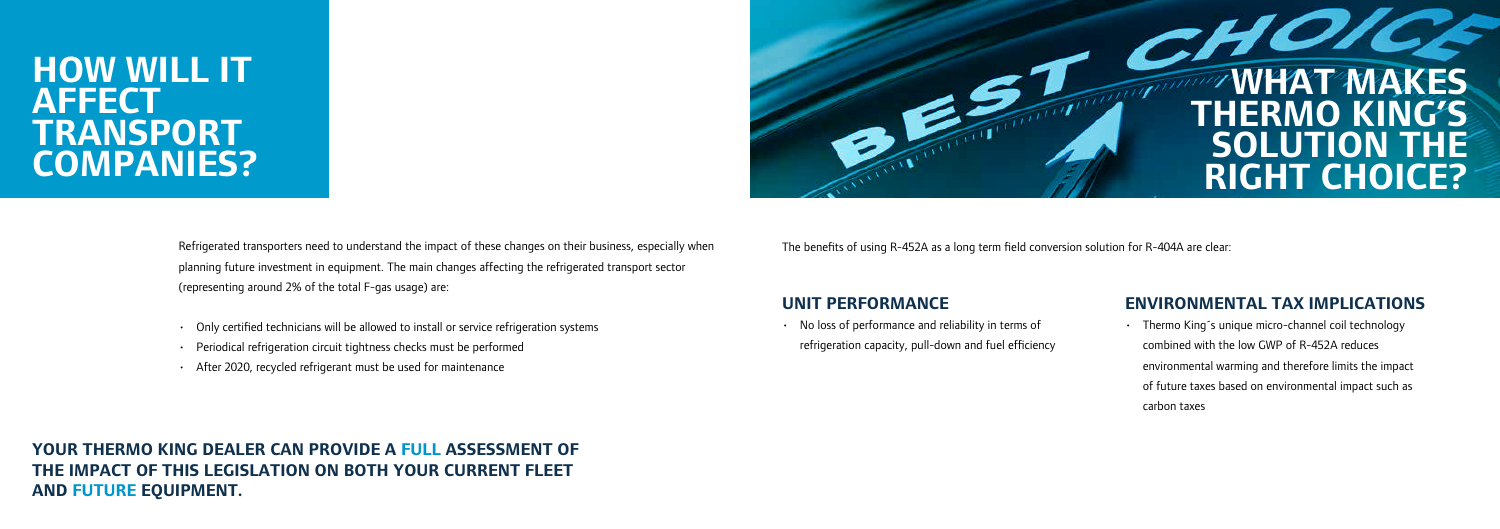

#### **COST OF OWNERSHIP**

- No increase in operating costs
- Improved predictability of future maintenance costs
- No component changes: R-452A is a straight field conversion solution for all existing truck and trailer refrigeration units
- Limits risk of future price increases and supply shortages of HFC refrigerants
- Refrigerant convertibility helps ensure the long-term viability and residual value of operator´s equipment today
- Easy to retrofit and less consuming, which means it needs to be changed less frequently and reduces operating costs

#### **CORPORATE IMAGE**

- A clearly stated refrigerant conversion strategy will reassure your customers that environmental responsibility is your prime concern and that your approach is proactive
- R-452A is a class A1 refrigerant denoting lowest toxicity and non-flammability, making it a safe product that will put your clients´ minds at rest
- You can start publicising your strategy soon: your Thermo King Dealer is ready to talk with you now and Thermo King products will be available with R-452A from 2015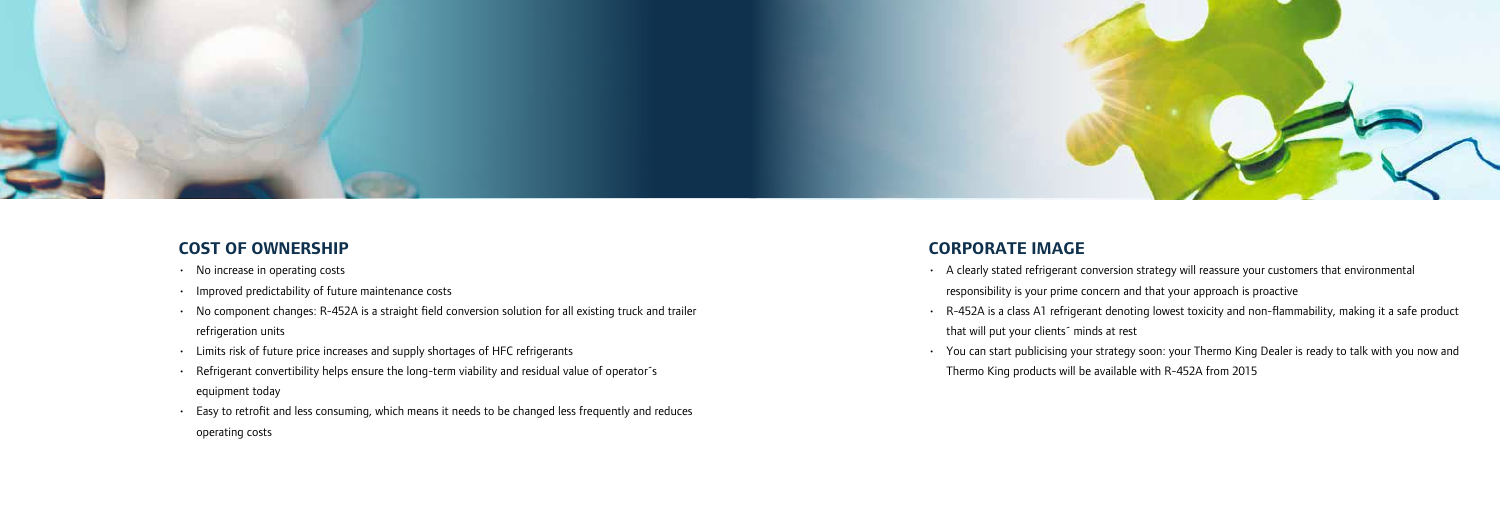### **SERVICES AVAILABLE TO YOU THROUGH THE DEALER NETWORK:**

- Refrigerant handling by certified maintenance personnel
- Periodic refrigeration circuit tightness check
- Conversion of existing fleet to low GWP refrigerant
- Sourcing new equipment with low GWP refrigerant law in January 2015
- A gradual phasing out of F-gases is scheduled from that date forward

### **WHERE DO I START?**

The Thermo King Dealer network has been fully trained and certified in all relevant aspects of the new F-gas regulations. You may need an expert assessment of the impact of the legislation on your operation or you may want to actively reduce the environmental impact of your fleet. In either case, your Thermo King Dealer is ideally positioned to help.

Thermo King has developed a suite of ThermoKare Service Contract Solutions so you can maintain your focus on your core business alone. These solutions will allow you to eliminate non-core tasks such as maintenance planning, scheduling, invoice interpretation and general fleet administration.

You can also opt for an 'all-risk package' offering complete peace of mind and predefined fixed costs, with assurance of a consistent service level.

Our experts will analyse your fleet requirements and recommend the most suitable service agreement. Once you have selected a programme, your equipment will receive regular inspection, preventative maintenance and proper calibration. Potential problems will be prevented before they occur. You choose your level of coverage so you know exactly which services and parts are covered.

**BY CONTACTING YOUR THERMO KING DEALER TODAY, YOU CAN TAKE THE FIRST STEP TOWARDS FUTURE-PROOFING YOUR BUSINESS.**